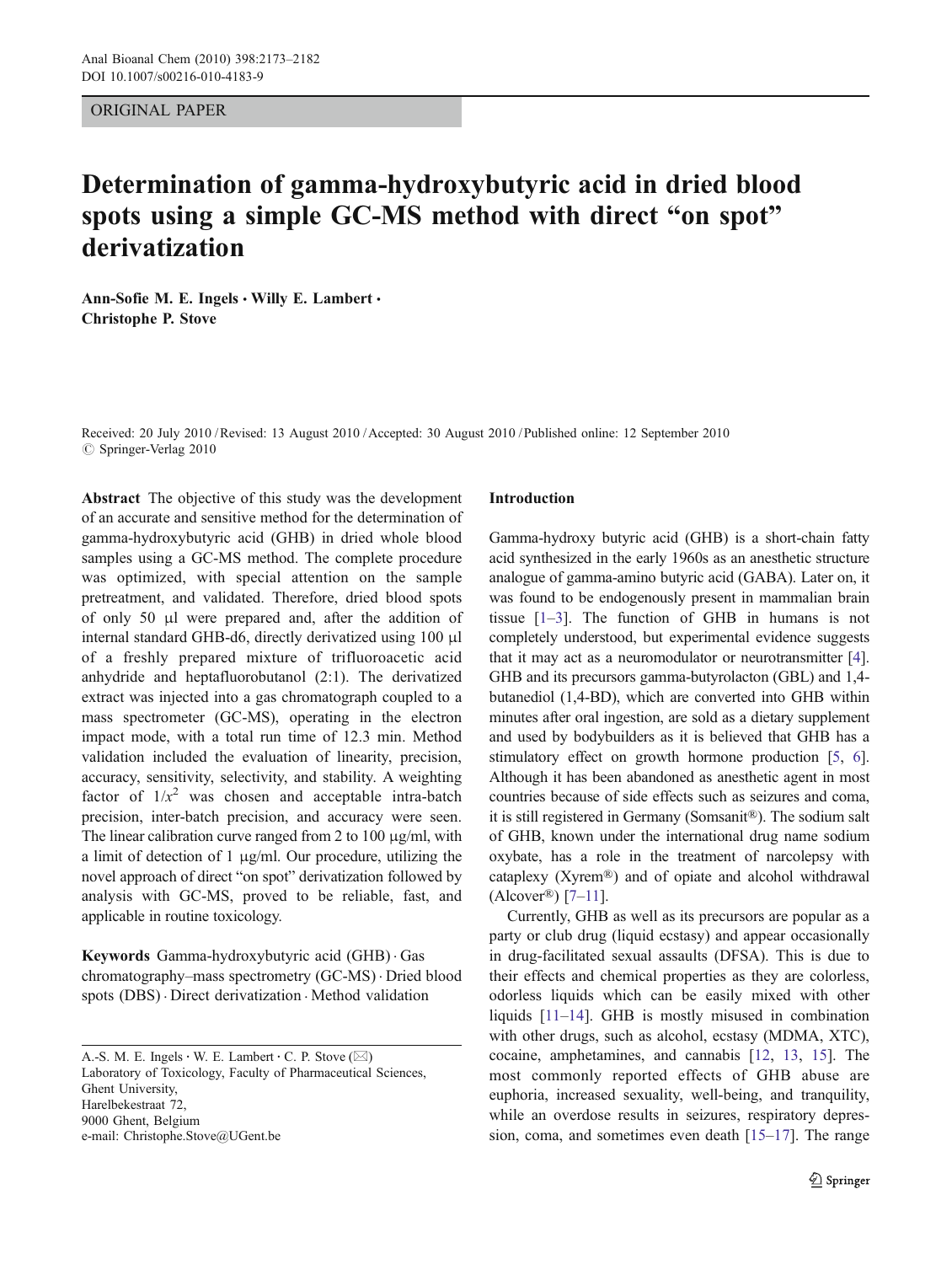<span id="page-1-0"></span>between the desired effects and an overdose is narrow, frequently resulting in (non-)fatal intoxications in humans, as described in several case reports [[18](#page-8-0)–[24\]](#page-8-0).

Consequently, the identification and correct quantification of GHB is important in forensic and clinical toxicology. Many previously reported analytical methods detect GHB in different biological matrices and involve the use of gas chromatography (GC) [\[25](#page-8-0)–[27\]](#page-8-0), but also liquid chromatography (LC) [\[28,](#page-8-0) [29](#page-8-0)] and capillary zone electrophoresis [[30\]](#page-8-0). Also, the determination of GHB through headspace solid phase microextraction and dynamic extraction has recently been published [[31](#page-8-0), [32\]](#page-8-0).

However, the determination of GHB in biological matrices remains an analytical challenge for several reasons. First, GHB is a small polar molecule, making its extraction and the direct detection with GC difficult. Hence, two approaches are generally used: Besides the conversion of GHB in acidic conditions to GBL, which is more easily extracted from the biological matrix, the carboxyl and hydroxyl groups can be derivatized, resulting in a more volatile and less polar compound. As derivatization technique, silylation is mostly used, but also alkylation and acylation have previously been described [\[25](#page-8-0), [27](#page-8-0)]. Furthermore, GHB occurs naturally in blood and urine, so no blank matrix is available and positive samples must be carefully interpreted. To enable the differentiation between exogenously administered and endogenous GHB, cutoff levels have been proposed by several authors. These are currently set at 4 or 5 μg/ml for blood samples and 6 or 10 μg/ml for urine samples [[33](#page-8-0)–[36\]](#page-8-0). In addition, once orally ingested, GHB is rapidly metabolized, with a reported plasma half-life of <1 h. As this limits the detection window, plasma samples must be taken within 6 h and urine samples within 12 h (or better both within 6 h) after ingestion [[18\]](#page-8-0).

In this study, we use dried blood spots (DBS) to improve the detection and quantification of GHB by facilitating sample collection. A DBS is capillary whole blood obtained by a finger or heel prick and collected on a filter paper. This sampling technique ensures an easy and rapid collection of a representative sample without specific handling and storage requirements. These advantages over a venipuncture make it a cost-effective choice for the collection, transport, and storage of blood samples [[37,](#page-8-0) [38](#page-8-0)]. The DBS sampling method, originally used in newborn screening for metabolic disorders, is currently applied for the determination of various compounds such as biomarkers and is promoted for therapeutic drug monitoring. Already several compounds can be detected in DBS, the most common being anti-malaria drugs, immunosuppressive drugs, antiepileptics, antibiotics, and anti-diabetics [[38\]](#page-8-0). Inherent to DBS sampling is the small sample volume available, ranging from 10 to 200  $\mu$ l, compared to 1 ml or more

obtained by a venipuncture. Although this may be an advantage when the collection of larger amounts of whole blood is limited, such as in neonates and children, these small amounts may impose an analytical challenge, requiring an efficient sample pretreatment and a sensitive detection [[39,](#page-8-0) [40\]](#page-8-0).

The determination of GHB in DBS may be interesting in situations where there is a suspicion of illicit use of GHB or one of its precursors, for example in the case of driving under the influence of drugs (DUID) or a presumed DFSA. As mentioned above, the short half-life of GHB implies a limited detection window and, consequently, a rapid collection to obtain a representative sample. A delay caused by the need for a venipuncture by medical staff may bring the blood levels of GHB under the established cutoff levels [\[41](#page-8-0)]. Moreover, no extraction step is necessary as DBS can be directly derivatized, minimizing the sample preparation and reducing the sample turnaround time. Besides the advantages of a rapid collection, also storage of whole blood samples as DBS may be of interest as this may avoid in vitro formation of GHB, which has previously been reported [\[35](#page-8-0), [42\]](#page-8-0). Finally, even though DBS analyses are most commonly performed using LC-MS/MS, we opted to use GC-MS for several reasons. First of all, GC is a common and available technique in forensic laboratories, proven to be suitable for the detection of derivatized GHB with good sensitivity [[25\]](#page-8-0). Secondly, given the low molecular weight of GHB, adequate and sensitive detection following liquid chromatography requires extensive sample pretreatment, involving an extraction step and/or derivatization to enhance selectivity. Therefore, the aim of this study was to develop and validate a GC-MS method for the identification and quantification of GHB in DBS, based on a new procedure, involving direct derivatization of GHB "on spot", ensuring a minimal, economic, and less timeconsuming sample pretreatment.

## Materials and methods

## Reagents

## Chemicals

GHB (sodium salt) as powder and as a 1 mg/ml solution in methanol, as well as a 1 mg/ml solution in methanol of the internal standard (IS) GHB-d6 (sodium salt), were obtained from LGC standards (Molsheim, France). The derivatization reagents heptafluorobutanol (HFB-OH) and trifluoroacetic acid anhydride (TFAA) were purchased from Sigma Aldrich (Steinheim, Germany). Methanol and ethyl acetate, both of suprasolve quality suitable for GC analysis, were delivered by Merck (Darmstadt, Germany).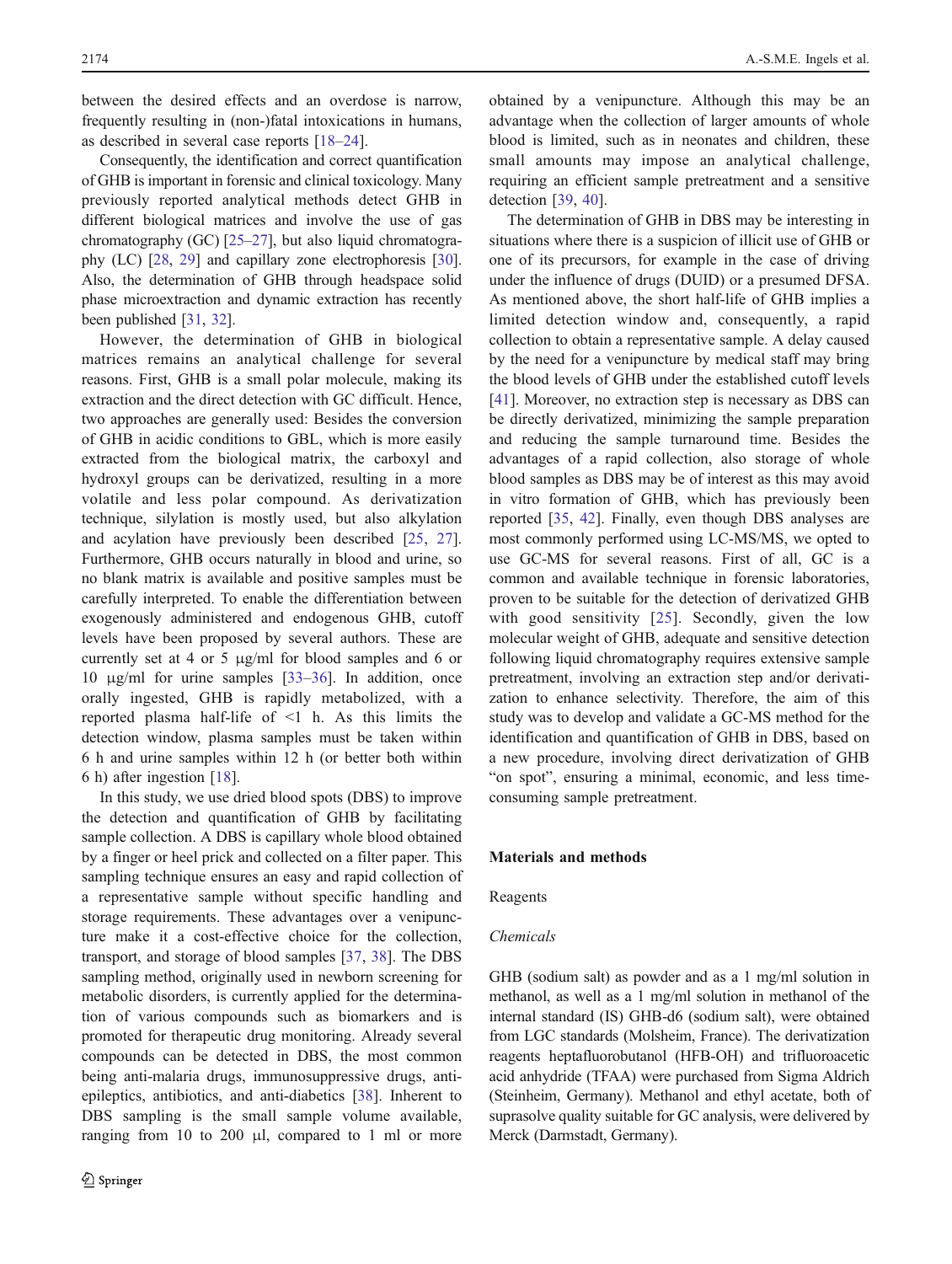#### <span id="page-2-0"></span>Stock and working solutions

Stock and working solutions of GHB were prepared by dissolving 10 mg of the base in 1 ml of methanol, followed by appropriate dilution to obtain 1 and 0.1 mg base/ml methanolic solutions. Quality controls for all analyses were obtained from the commercially available stock solution of 1 mg Na-GHB/ml methanol. For the IS, a solution of 0.05 mgbase/ml was prepared starting from a 1 mg Na-GHB-d6/ml stock solution in methanol. All solutions were stored at −20 °C.

# Materials

Protein saver cards number 903, used as sampling paper, were kindly provided by Whatman (ref. no. WHA10334885, Dassel, Germany). The automatic lancets for capillary blood collection were purchased from Becton Dickinson (ref. no. VAC366594, Franklin Lakes, USA), while the 50-μl precision capillaries were obtained from Servo-Prax (Wesel, Germany). The centrifuges used were a MSE Mistral 2000 (Beun de Ronde Serlabo, Anderlecht, Belgium) and a 5804R Eppendorf (Hamburg, Germany). Evaporation under nitrogen was conducted in a TurboVap LVevaporator from Zymark (Hopkinton, MA, USA).

# DBS sample collection

Two methods are commonly used to obtain capillary whole blood on a filter paper. The drop of blood can be collected directly on the filter paper or with the aid of a precision capillary. In this study, we opted to use the latter method in which a drop with a fixed volume is spot onto the paper. As the complete drop can be excised instead of punching out a disk from it, the influence of sample volume, hematocrit, and sampling technique is minimized [[38\]](#page-8-0).

In the procedure to obtain a DBS, the hand is first cleaned and held down or warmed for a few minutes. With the help of an automatic lancet, the fingertip is pricked. While the first drop is wiped off with a sterile piece of cloth because of the presence of tissue fluid, the following drops are collected in a 50-μl precision capillary. Then, once completely filled, the entire capillary is placed in the center of two concentric circles pre-printed on a Whatman 903 filter paper. The inner circle (10-mm diameter) must be entirely filled with blood, but blood may not pass the outer circle line (15-mm diameter), which was used for excision of the DBS. Although the blood is spot on just one side, both sides of the filter paper must be colored. After visual inspection of the DBS, the analyses can start [\[38](#page-8-0)].

For method development and validation, we used 50-μl spots of venous whole blood from healthy non-user volunteers with endogenous GHB concentration below the established lower limit of quantification (LLOQ) and preserved for a maximum of 1 week at 4 °C. The DBS are dried for a minimum of 4 h at ambient temperature and subsequently analyzed or preserved in a sealable plastic bag at room temperature or −20 °C until analysis.

## Optimization of the DBS sample preparation

First, 10 μl of the IS solution was applied to a DBS and left to dry for 15 min. Subsequently, the spot was completely excised following the outer circle line, placed in a test tube, and a freshly prepared mixture of TFAA and HFB-OH was added, followed by sonication for 5 min. Sabucedo and Furton [\[27](#page-8-0)] described the use of 1 ml of this mixture to derivatize GHB in aqueous samples (drinks) at 85 °C for 30 min, while we desired the derivatization of GHB in a biological matrix. For this purpose, the main critical parameters for derivatization, such as the amount of reagent, temperature, and time, were thoroughly evaluated. Therefore, different amounts of derivatization mixtures were tested, respectively 75, 100, and 125 μl of a TFAA and HFB-OH (2:1) solution. Also, derivatization temperatures varying from room temperature to 60, 70, 85, and 100 °C and derivatization times ranging from 5 to 30 min were tested. For each condition, at least three DBS spiked with GHB at a 10-μg/ml concentration level were analyzed, and the resulting absolute peak areas of derivatized GHB were compared.

After the derivatization step, the DBS was cooled down by centrifugation for 5 min at 4 °C and evaporated to dryness under a gentle stream of nitrogen at 25 °C to remove excess of derivatization reagent. The dried sample was redissolved in 200 μl of ethyl acetate, sonicated, and centrifuged for 5 min at  $1,600 \times g$ . Eighty-five microliters was transferred, centrifuged again, and, finally, 50 μl was transferred to a vial, of which 1 μl was injected into the GC-MS.

#### The analytical procedure

Samples were analyzed on an Agilent 6890 GC system coupled to a 5973 mass-selective detector. Splitless injections were performed automatically at an injection temperature of 250 °C and a purge time of 1.5 min, and helium was used as carrier gas at a constant flow rate of 1.3 ml/min. A 30 m $\times$ 0.25 mm i.d.  $\times$  0.25 µm Varian VF-5-MS column (Varian, Middelburg, The Netherlands) was used. The temperature program was started at 60 °C for 1.5 min, ramped at 10 °C/min to 110 °C, then raised by 50 °C/min to 300 °C, which was held for two more minutes for optimal column performance and maintenance, resulting in a total run time of 12.3 min. The transfer line temperature and ion source temperature were set at 280 and 230 °C, respectively. MS quadrupole temperature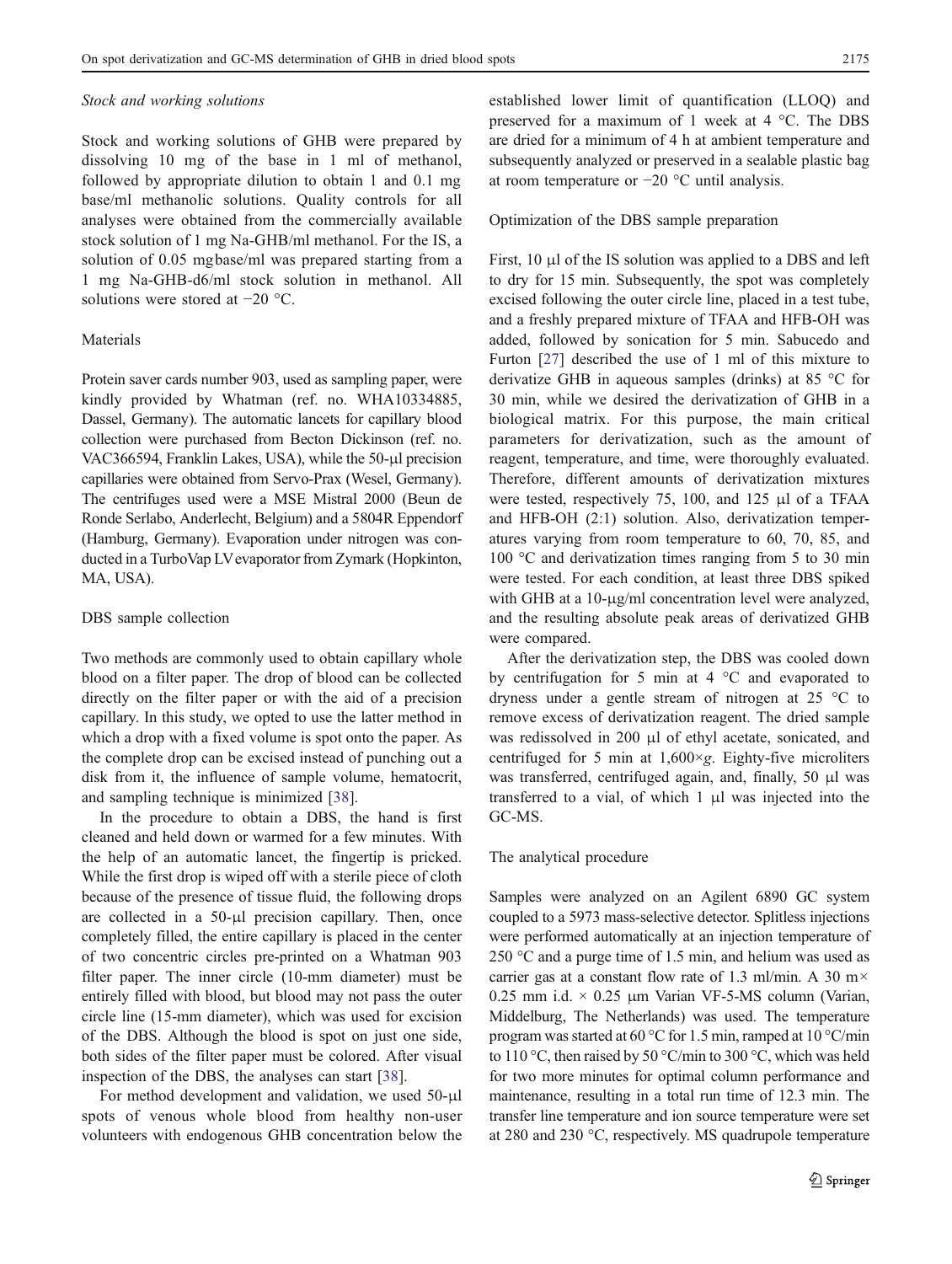was set at 150 °C and ionization energy of 70 eV was used. The mass spectrometer operated in the selected ion monitoring (SIM) mode using electron impact ionization (EI) for quantification of GHB and GHB-d6. By running standards in full scan, typical mass spectra were obtained and following ions were monitored in the SIM mode:  $m/z$  155, 183, 227, and 242 for derivatized GHB and  $m/z$  161, 189, 231, and 245 for derivatized GHB-d6 (underscored ions represent the quantifier ions as these had the highest abundance; the other ions were selected as qualifier ions).

# Validation

The following criteria were evaluated to validate the method: linearity, precision, accuracy, sensitivity, selectivity, and stability [[43](#page-8-0)–[45](#page-9-0)].

## Linearity, precision, accuracy, and sensitivity

As no blank matrix is available, fresh venous human whole blood withdrawn on EDTA as anticoagulant was used to prepare the calibration standard solutions. The concentration of endogenous GHB was tested to be below the LLOQ of the method ( $\leq$ 2 μg/ml), and the ratio of GHB to GHB-d6 was always lowered with the mean ratio of the zero samples (blank whole blood  $+$  IS, in duplicate) measured on each calibration day.

A five-point calibration curve was constructed six times on six different days. Each day, a blank, 2, 10, 25, 50 and 100 μg/ml solution of GHB in whole blood was prepared, as well as the QC solutions at low  $(2 \mu g/ml)$ , medium (10  $\mu$ g/ml) and high (100  $\mu$ g/ml) concentration levels, covering the whole calibration range. From each solution, 50-μl spots were made and left to dry at room temperature for a minimum of 4 h, followed by analysis. The resulting data were statistically evaluated and weighted if necessary based on the sum% relative error (RE) and the % RE plot versus concentration, where % RE is the concentration found lowered with the nominal concentration, divided by the nominal concentration and multiplied by 100. Linearity was assessed by performing Fisher's test [\[43](#page-8-0), [46](#page-9-0)].

Intra-batch precision was assessed by replicate analysis of spiked samples ( $n=5$  at low, medium, and high concentration levels) in a single day; inter-batch precision was evaluated by determination of spiked samples per concentration on 6 days. Precision was measured by calculating the relative standard deviation (RSD, SD divided by the mean and multiplied by 100). Also, accuracy was determined for each concentration level, calculated by the percent deviation from the nominal concentration.

For the evaluation of sensitivity, the limit of detection (LOD) and the limits of quantification (LLOQ and ULOQ) were determined. The LOD was estimated as the minimum concentration of GHB with a signal-to-noise ratio equal or larger than 3, so with reliable differentiation of the background noise and in compliance with the identification criteria [[46,](#page-9-0) [47\]](#page-9-0). The lowest and highest concentrations of GHB still measured with acceptable precision (RSD <20% for LLOQ, 15% for ULOQ) and accuracy (80–120% for LLOQ, 85–115% for ULOQ) were chosen as the LLOQ and ULOQ, respectively.

Furthermore, possible dilution of the final extract of samples above the ULOQ was investigated. Therefore, human whole blood was spiked at 200 μg/ml (twice the ULOQ, in duplicate) and 50-μl spots were processed as described above  $(n=3)$ . Tenmicroliters of the final derivatized extract was diluted to 100 μl with ethyl acetate, analyzed by GC-MS, and corrected for the dilution factor. Carryover was also tested by injecting the highest concentration level of the calibration curve, followed by three blank (ethyl acetate) injections.

#### Selectivity

The possible contribution of the isotopically labeled IS was assessed by analyzing both blank and zero (blank whole blood spiked with IS) samples. Furthermore, we investigated the possible interference of structural analogues such as beta-hydroxybutyric acid, alpha-hydroxybutyric acid, and GABA and the precursors GBL and 1,4-BD (spiked at 100 μg/ml), as well as the mainly co-ingested club and date rape drugs (alcohol, cocaine, benzoylecgonine, Δ9 tetra-hydrocannabinol (THC), 11-nor-9-carboxy-THC, ketamine, flunitrazepam, XTC, and amphetamine, spiked at or well above the concentrations typically found in abusers). At least six different sources of whole blood were spiked and analyzed in order to compare the ratio of GHB to GHB-d6 of blank samples, spiked at a known GHB concentration, with that of the samples containing the interferences.

#### Stability

As the filter paper matrix is expected to stabilize most analytes in DBS, we evaluated the stability of GHB in DBS stored at different conditions [[37](#page-8-0)]. Therefore, three separate solutions in whole blood at both low  $(5 \text{ µg/ml})$ and high (100 μg/ml) concentration levels were prepared, and the resulting spots were preserved in a sealable plastic bag at room temperature for 1 week, at 4 °C for 24 h, and at −20 °C for 14 days. For the first 48 h at room temperature, DBS were analyzed after 2, 4, 8, 12, 24 and 48 h to assess the influence of drying time. The mean percentage found needs to be within 85–115% of the results obtained when analyzed after 4 h of drying as this is the minimum drying time recommended by the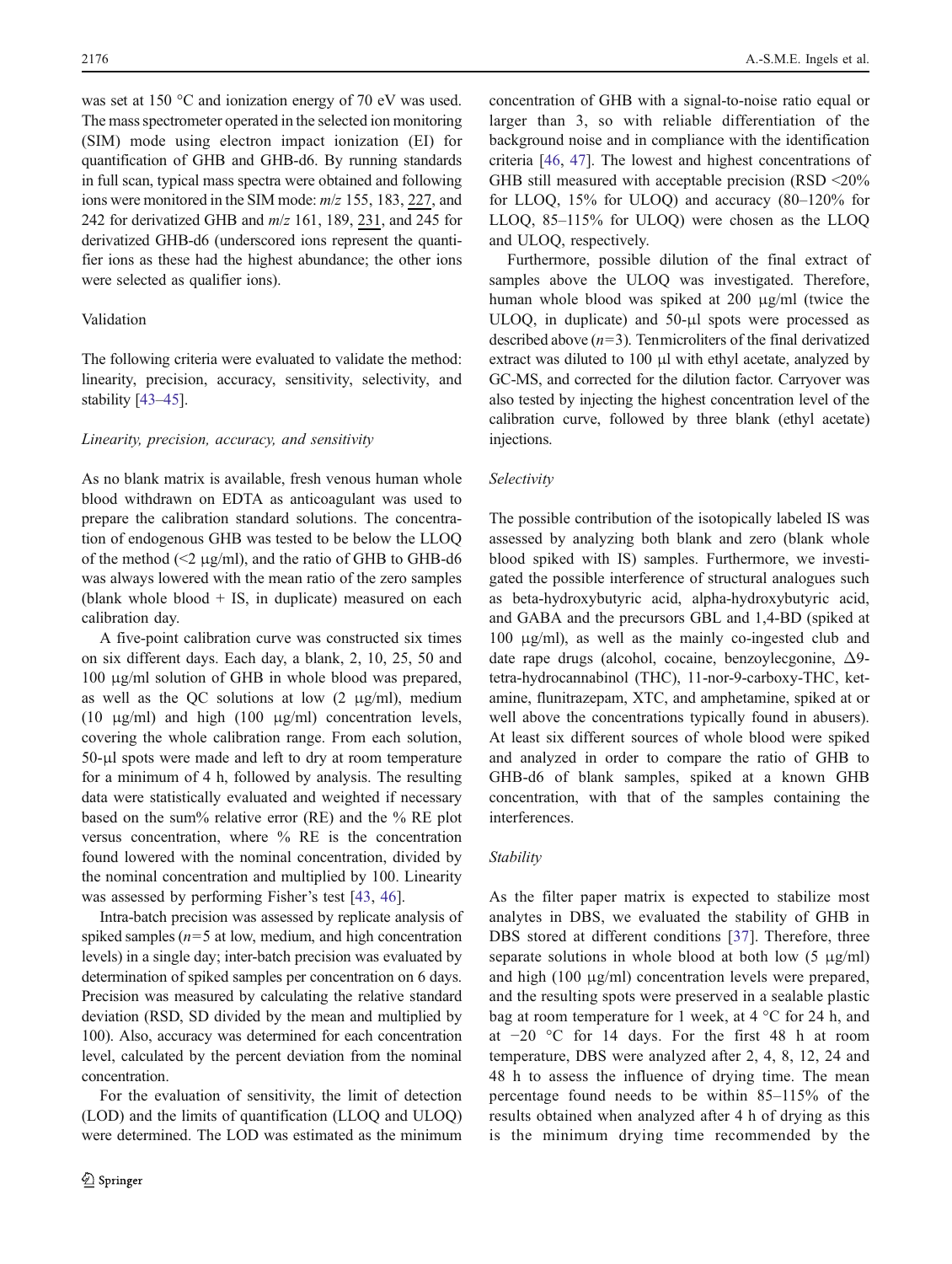<span id="page-4-0"></span>manufacturer and therefore chosen as the reference time point.

#### Results and discussion

Optimization of the DBS sample preparation

To assess the stability of the processed samples, extracts (low and high concentration levels, in triplicate) were reinjected after 24 h at room temperature and after storage for a minimum of 1 week at −20 °C (per concentration level, in duplicate). The ratio of GHB to GHB-d6 was compared to that of the directly analyzed extract. Stability of stock solutions at two concentration levels  $(n=3)$  was assessed over 14 days at −20 °C and after three freeze–thaw cycles.

## Application

The described procedure was applied to blood samples of two young men suspected of GBL intake, along with other drugs, to evaluate the routine applicability and the easiness of the method in a laboratory setting. The two young men were found on the street under influence—one was in critical condition—and were brought to a nearby hospital. Blood and urine samples were taken and sent to our laboratory for analysis of drugs and alcohol. As soon as the blood samples arrived at the laboratory, DBS were prepared and stored until analysis. Along with the DBS analysis, the blood samples were also subjected to routine toxicological analysis, involving screening by enzymatic assays and confirmation of positive results by high-performance liquid chromatography–diode array detection (HPLC-DAD) and GC-MS.

Inherent to DBS sampling is the small sample volume available, necessitating an efficient sample preparation [[39\]](#page-8-0). Therefore, different procedures were tested and compared to obtain the optimal conditions of extraction and derivatization of GHB in order to work as sensitive as possible in an easy and time-saving way.

Optimization of the sample preparation resulted in the setup of a quick and efficient protocol. Direct derivatization took place by adding 100 μl of a freshly prepared mixture of TFAA and HFB-OH (2:1) to a test tube containing the excised DBS. Then, the test tube was sonicated for 5 min, ensuring the distribution of the derivatization reagent [[48\]](#page-9-0), and placed in a heating block at 60 °C for 10 min. After cooling down, the sample was dried under a gentle stream of nitrogen at 25 °C. Next, the DBS was redissolved in 200 μl of ethyl acetate, sonicated, and centrifuged two subsequent times, followed by transfer of an aliquot of the supernatant to a vial, of which 1 μl was injected into the GC-MS. The overall procedure from receipt of a DBS to a quantitative result can be completed in <2 h.

As the polarity and the low molecular weight of GHB require derivatization or conversion to GBL prior to GC analysis, we chose direct derivatization instead of conversion, thus avoiding extraction and resulting in an easier, less

Fig. 1 Representative chromatograms of derivatized extracts of a blank DBS spiked with IS at 10  $\mu$ g/ml (a) and a DBS spiked with GHB at 2 μg/ml (LLOQ) and IS at 10  $\mu$ g/ml (**b**), analyzed with GC-MS in the EI-SIM mode

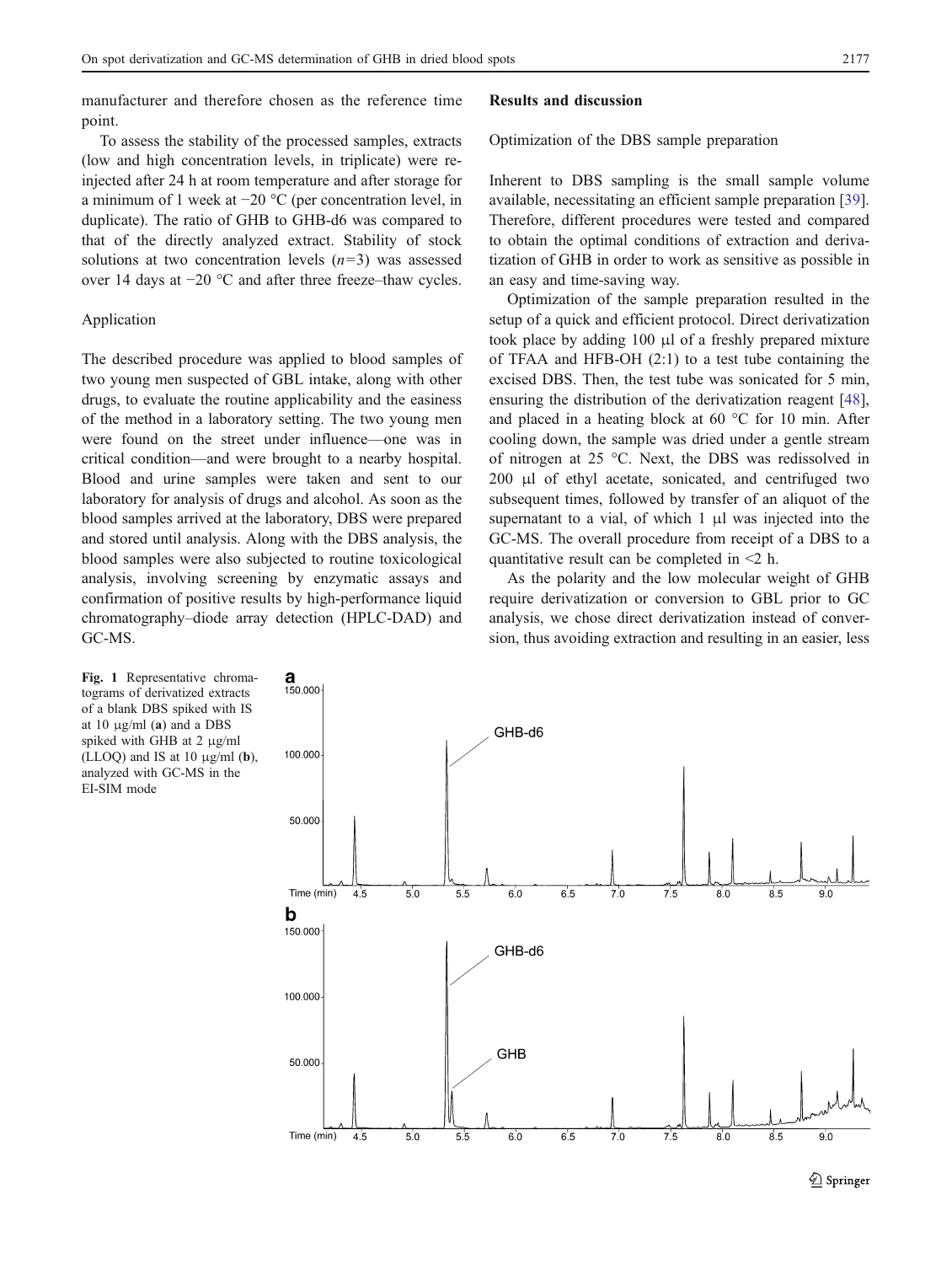| Table 1                    | Validation data for the determination of GHB in DBS using GC-EI-MS: calibration and sensitivity data |                                        |                                             |                           |       |  |  |  |
|----------------------------|------------------------------------------------------------------------------------------------------|----------------------------------------|---------------------------------------------|---------------------------|-------|--|--|--|
| <b>LOD</b><br>$(\mu g/ml)$ | LLOO<br>$(\mu$ g/ml)                                                                                 | Slope $(n=6)$ , mean $\pm$ SD (95% CI) | Intercept ( $n=6$ ), mean $\pm$ SD (95% CI) | Linear range $(\mu g/ml)$ | $R^2$ |  |  |  |
|                            |                                                                                                      | $0.087 \pm 0.004$ (0.083-0.090)        | $-0.012 \pm 0.03$ (-0.036-0.011)            | $2 - 100$                 | 1.000 |  |  |  |

Table 1 Validation data for the determination of GHB in DBS using GC-EI-MS: calibration and sensitivity data

time-consuming sample preparation. Apart from a method previously published by our group, only one other published method utilizes direct derivatization of GHB [\[26](#page-8-0), [27](#page-8-0)]. However, both methods have as a major drawback the requirement of a considerably larger amount of derivatization reagent, around 1 ml for each sample, while here, only 100 μl is needed, contributing to a more economic and environment-friendly procedure. Déglon et al. recently published a method for the determination of antidepressants in DBS, with extraction using 500 μl 0.02% triethylamine in butyl chloride, in combination with direct derivatization using 100 μl derivatization reagent [\[49](#page-9-0)]. However, to the best of our knowledge, our procedure is the first where derivatization reagents are applied directly "on spot" without the use of any extraction solvent.

## Analytical procedure and validation

The optimized conditions for sample pretreatment (heating the excised DBS for 10 min at 60  $\degree$ C with 100 μl of a freshly prepared mixture of TFAA and HFB-OH (2:1), followed by drying and redissolving in 200 μl ethyl acetate; see "[Optimization of the DBS sample preparation](#page-2-0)") and analysis by GC-MS (as described in "[The analytical](#page-2-0) [procedure](#page-2-0)") were carried out for the validation of the method.

# Linearity, precision, accuracy, and sensitivity

To assess linearity, a blank, two zero (blank whole blood + IS), and five calibration samples were analyzed on six different days. Representative chromatograms of the injection of a derivatized extract of a blank DBS and a DBS containing GHB in a concentration at the lower end of the calibration curve (LLOQ) are shown in Fig. [1a, b,](#page-4-0) respectively. Table 1 summarizes the calibration and sensitivity data. Ratios of GHB to GHB-d6 were calculated by dividing the peak area of GHB by the peak area of GHB-d6 and were lowered with the mean ratio of the zero samples. Results were statistically evaluated and a weighting factor  $1/x^2$  was applied to the linear calibration curves. Also, the zero value was included in the 95% confidence interval of the y-intercept, indicating the absence of a constant error. As indicated in Table 2, overall intra- and inter-batch precision and accuracy were below 15% and below 20% at LLOQ level.

To evaluate the ability to dilute samples with a GHB concentration above the ULOQ, replicate DBS of a 200 μg/ ml solution were analyzed as described in "[Materials and](#page-1-0) [methods.](#page-1-0)" Following a tenfold dilution of the derivatized extract, the concentration was back-calculated using daily calibration curves, and precision and accuracy were found to be within the acceptance limits of 15%. No carryover was seen following injection of a sample with GHB spiked at ULOQ level (<0.085%).

# Selectivity

The fact that preliminary studies indicated a small interference at the retention time of GHB by injection of a derivatized extract of a blank filter paper, combined with the endogenous presence of GHB in whole blood, rendered it impossible to prove the lack of response of the blank matrix. However, as the paper signal and the signal of the used whole blood had a peak area below 10% and 20% of that of the LLOQ, respectively, no unacceptable interferences were seen [[45](#page-9-0)]. No unacceptable interferences were seen at the retention time of the IS either. When analyzing both blank and zero samples (the latter corresponding to blank  $+$  IS), no significant difference was seen in the mean response of GHB.

To further evaluate selectivity, six different sources of whole blood were spiked with a combination of structure

Table 2 Validation data for the determination of GHB in DBS using GC-EI-MS: intra- and inter-batch precision (expressed as relative standard deviation) and accuracy (calculated as the percentage of the nominal concentration) determined at low, medium, and high GHB concentrations in DBS

| Nominal concentration $(\mu g/ml)$ | Found concentration $(\mu g/ml)$ | Intra-batch precision<br>$(\frac{9}{6}RSD, n=5)$ | Inter-batch precision<br>$(\frac{9}{6}RSD, n=6)$ | Accuracy<br>$(\frac{9}{6}, n=6)$ |
|------------------------------------|----------------------------------|--------------------------------------------------|--------------------------------------------------|----------------------------------|
| 2                                  | 1.93                             | 4.5                                              | $18.6^{\rm a}$                                   | 96                               |
| 10                                 | 9.49                             | 6.2                                              | 12.9                                             | 95                               |
| 100                                | 108.87                           | 8.1                                              | 3.0                                              | 109                              |

<sup>a</sup> Negatively influenced by one value, which was statistically just not an outlier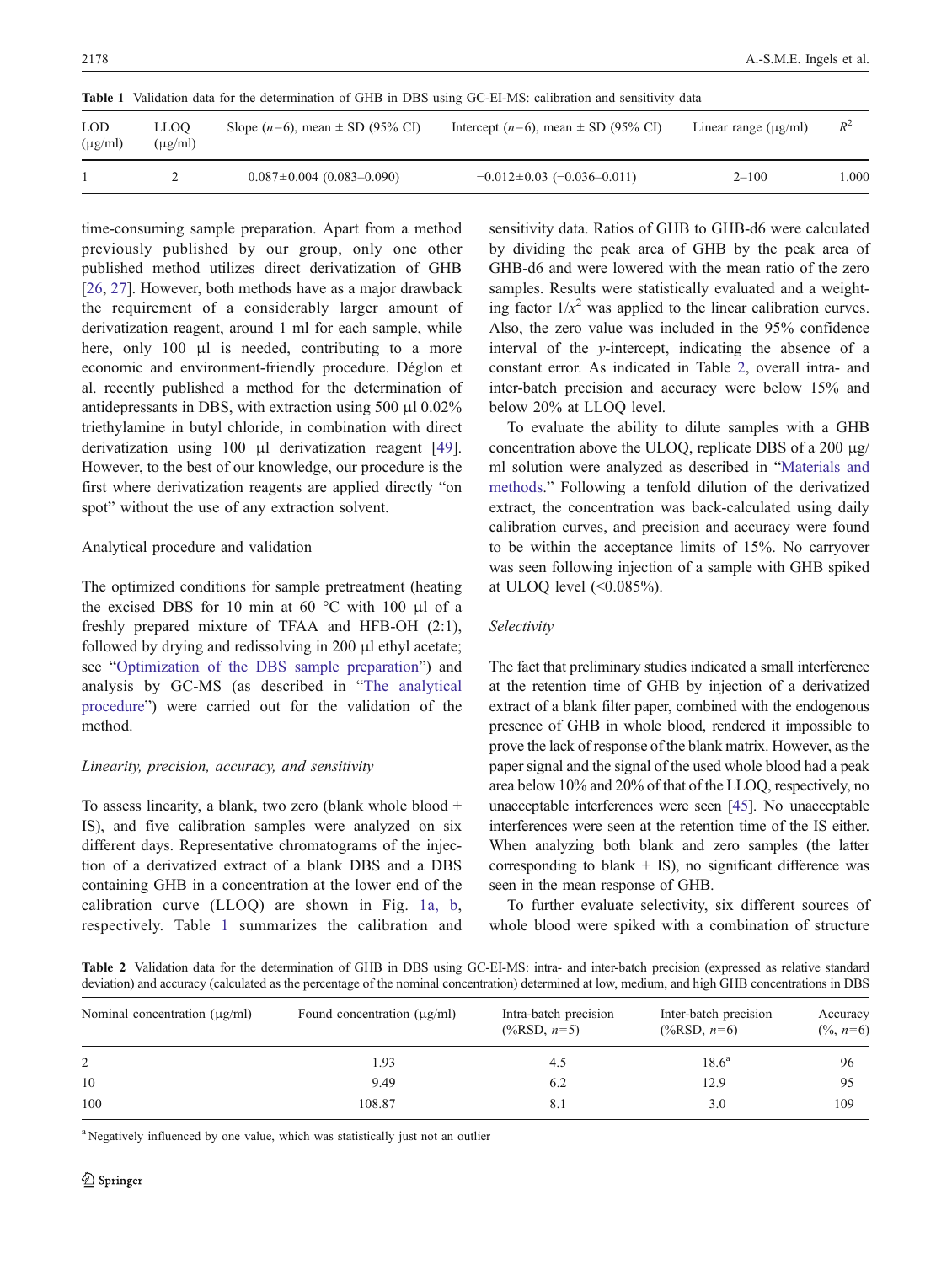| Room temperature |                         |                  | $4^{\circ}C$ |                         |                  | $-20$ °C |                         |                 |  |
|------------------|-------------------------|------------------|--------------|-------------------------|------------------|----------|-------------------------|-----------------|--|
| Time             | Low                     | High             | Time         | Low                     | High             | Time     | Low                     | High            |  |
|                  | $(n=3)$ , mean $\pm$ SD |                  |              | $(n=3)$ , mean $\pm$ SD |                  |          | $(n=3)$ , mean $\pm$ SD |                 |  |
| 2 h              | $98.2 \pm 5.8$          | $101.0 \pm 12.0$ | 24 h         | $97.2 \pm 6.8$          | $106.1 \pm 13.8$ | 24 h     | $94.1 \pm 3.9$          | $101.2 \pm 9.2$ |  |
| 8 h              | $95.2 \pm 7.1$          | $107.0 \pm 9.2$  |              |                         |                  | 7 days   | $99.1 \pm 5.4$          | $104.4 \pm 3.5$ |  |
| 12 <sub>h</sub>  | $96.4 \pm 4.0$          | $107.3 \pm 10.8$ |              |                         |                  | 14 days  | $99.8 \pm 7.2$          | $112.6 \pm 5.1$ |  |
| 24 h             | $95.1 \pm 4.6$          | $105.4 \pm 5.2$  |              |                         |                  |          |                         |                 |  |
| 48 h             | $98.1 \pm 7.7$          | $102.8 \pm 2.9$  |              |                         |                  |          |                         |                 |  |
| 7 days           | $95.5 \pm 2.6$          | $101.9 \pm 6.3$  |              |                         |                  |          |                         |                 |  |

<span id="page-6-0"></span>Table 3 Stability data of GHB in DBS, stored at room temperature up to 7 days, at 4 °C up to 24 h, and at −20 °C up to 14 days, presented as the percentage of the results obtained when analyzed after 4 h of drying, which is the recommended drying time according to the manufacturer

analogues of GHB, and certain club and date rape drugs, with no interferences being observed. Not unexpectedly, the presence of a high concentration of GBL in the sample resulted in an increase of the GHB signal, likely due to conversion during sample preparation. The interconversion between GBL and GHB is well known and has extensively been investigated. It can be influenced by pH, temperature, and time [[28,](#page-8-0) [50](#page-9-0)–[52](#page-9-0)]. Upon spiking increasing concentrations of GBL to whole blood, followed by analyzing the resulting DBS, we saw an approximate 10% conversion of GBL to GHB, independent of the GBL concentration. This result is consistent with that reported by Sabucedo and Furton [[27\]](#page-8-0) who found a 6.5% conversion. Because upon ingestion GBL is metabolized to GHB by serum lactonases within minutes in humans, normally no or only minimal amounts of GBL will be present in the sample. However, possible saturation of serum lactonases following ingestion of larger amounts of GBL has been reported, although this still remains unclear [[24\]](#page-8-0). Anyway, cases in which GBL ingestion has occurred will likely readily have high GHB blood levels, and although the  $\pm 10\%$  conversion of GBL to GHB may somewhat falsely elevate the quantitative result of GHB, this will likely have no relevance, neither in the forensic context nor in the clinical setting [\[24](#page-8-0), [53](#page-9-0)].

Fig. 2 Chromatograms obtained when analyzing the derivatized extracts of DBS from two possible GBL users with GC-EI-MS in the SIM mode with a GHB concentration <1 μg/ml in the first sample (a) and a GHB concentration of 44.4 μg/ml in the second sample (b)



 $\mathcal{D}$  Springer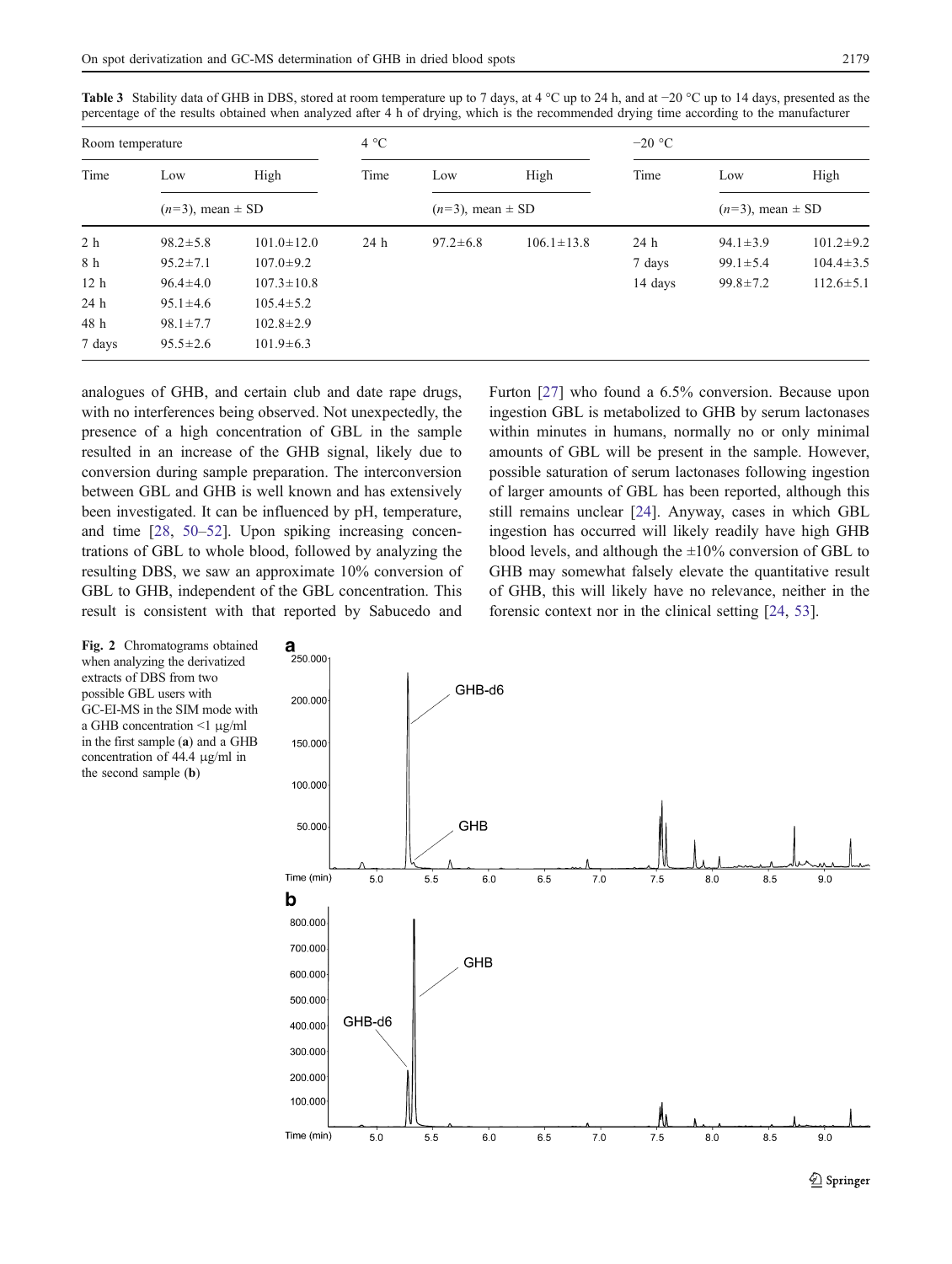## <span id="page-7-0"></span>Stability

The stability of GHB in DBS was thoroughly investigated as previous studies reported an increase in GHB concentration during the preservation of blood samples withdrawn on certain anticoagulants [\[35](#page-8-0), [42\]](#page-8-0). Therefore, to investigate the short-term stability of GHB in DBS samples on Whatman 903 filter paper, we evaluated low and high concentration levels  $(n=3)$  at different preservation temperatures (room temperature, 4 °C, and −20 °C). Table [3](#page-6-0) shows that GHB in DBS at both low and high concentration levels is stable when stored for at least 1 week at room temperature, 24 h at 4 °C, and 14 days at −20 °C, as the mean percentages were within the predefined 15% limits. Based on these results, the collection of blood containing GHB on filter paper may result in a better storage manner of blood samples. Further examination is recommended to evaluate whether DBS are indeed an alternative and reliable way of routinely storing suspicious blood samples over a longer period of time. Furthermore, although in this study the DBS were dried for a minimum of 4 h at room temperature before analysis, in compliance with the manufacturer's recommendations, a shorter drying time of 2 h is also possible if needed.

Re-injection of processed samples after a waiting period of 24 h to verify autosampler stability of the derivatized extracts proved to be no problem as nearly no differences in peak area ratio were seen (RSD<2.1%). Also, the stability of processed samples stored for 1 week at −20 °C was acceptable (RSD<2.2%). Stock solutions were stable for a minimum of 14 days preserved at −20 °C and after three freeze–thaw cycles.

## Application

Besides the screening and subsequent confirmation of positive findings with GC-MS and HPLC-DAD of blood and urine samples, also DBS prepared from the blood samples of two young men suspected of drug intake were analyzed with the described method. Results for the routine investigation of a blood sample of one young man led to the confirmation of the presence of alcohol (1.42‰), cocaine (benzoylecgonine), cannabinoids, MDMA, and ketamine. By analyzing the DBS, a GHB concentration of  $\leq 1$  μg/ml was found (Fig. [2a](#page-6-0)). In the blood of the other young man, alcohol (0.73‰), cannabinoids, and MDMA were present. The latter young man was also positive for GHB abuse as a 44.4 μg/ml GHB concentration was found by analyzing the DBS (Fig. [2b](#page-6-0)). These positive and negative results were confirmed by analyzing the whole blood samples for GHB with our previously published method [\[26](#page-8-0)], suggesting that our newly developed method may be applicable in routine samples in a toxicological laboratory for screening purposes, as well as for the confirmation of the presence of

GHB in whole blood samples. Interesting to note in this respect is that analysis of these DBS 5 months later (storage at −20 °C) yielded similar results.

#### Conclusion

A sensitive and accurate GC-MS method was developed for the determination of GHB in whole blood samples spot on Whatman 903 filter paper. The DBS sample procedure has advantages over the conventional blood collection, such as ease of handling and no specific storage requirements. Especially in the case of GHB, where an increase in GHB concentrations during the preservation of whole blood cannot be excluded, flexibility in storage conditions is of interest. Furthermore, as the detection window is limited, it is important that samples are obtained as early as possible after ingestion. By facilitating this, DBS may consequently represent an alternative in forensic and clinical cases where there is a suspicion of illicit use of GHB, in the case of DUID or when a DFSA is presumed.

Our LLOQ of 2 μg/ml is well below the proposed cutoff levels of 4 and 5 μg/ml for blood samples, so this method provides enough sensitivity to distinguish between endogenous and exogenously administered GHB, which is of major concern for the toxicological interpretation of clinical and forensic samples.

Finally, our approach of direct derivatization "on spot" may also be suitable for the determination of other compounds which impose extraction problems.

Acknowledgments The authors would like to thank Whatman (Part of GE Healthcare, Dassel, Germany) for kindly providing the Whatman 903 filter paper, used as sampling paper in this study.

# References

- 1. Bessman SP, Fishbein WN (1963) Gamma-hydroxybutyrate, a normal brain metabolite. Nature 200:1207–1208
- 2. Laborit H (1964) Sodium 4-hydroxybutyrate. Int J Neuropharmacol 3:433–451
- 3. Doherty JD, Hattox SE, Snead OC, Roth RH (1978) Identification of endogenous gamma-hydroxybutyrate in human and bovine brain and its regional distribution in human, guinea pig and rhesus monkey brain. J Pharmacol Exp Ther 207(1):130–139
- 4. Maitre M (1997) The gamma-hydroxybutyrate signalling system in brain: organization and functional implications. Prog Neurobiol 51(3):337–361
- 5. Van Cauter E, Plat L, Scharf MB, Leproult R, Cespedes S, L'Hermite-Baleriaux M, Copinschi G (1997) Simultaneous stimulation of slow-wave sleep and growth hormone secretion by gamma-hydroxybutyrate in normal young men. J Clin Invest 100 (3):745–753
- 6. Palmer RB (2004) Gamma-butyrolactone and 1,4-butanediol: abused analogues of gamma-hydroxybutyrate. Toxicol Rev 23  $(1):21-31$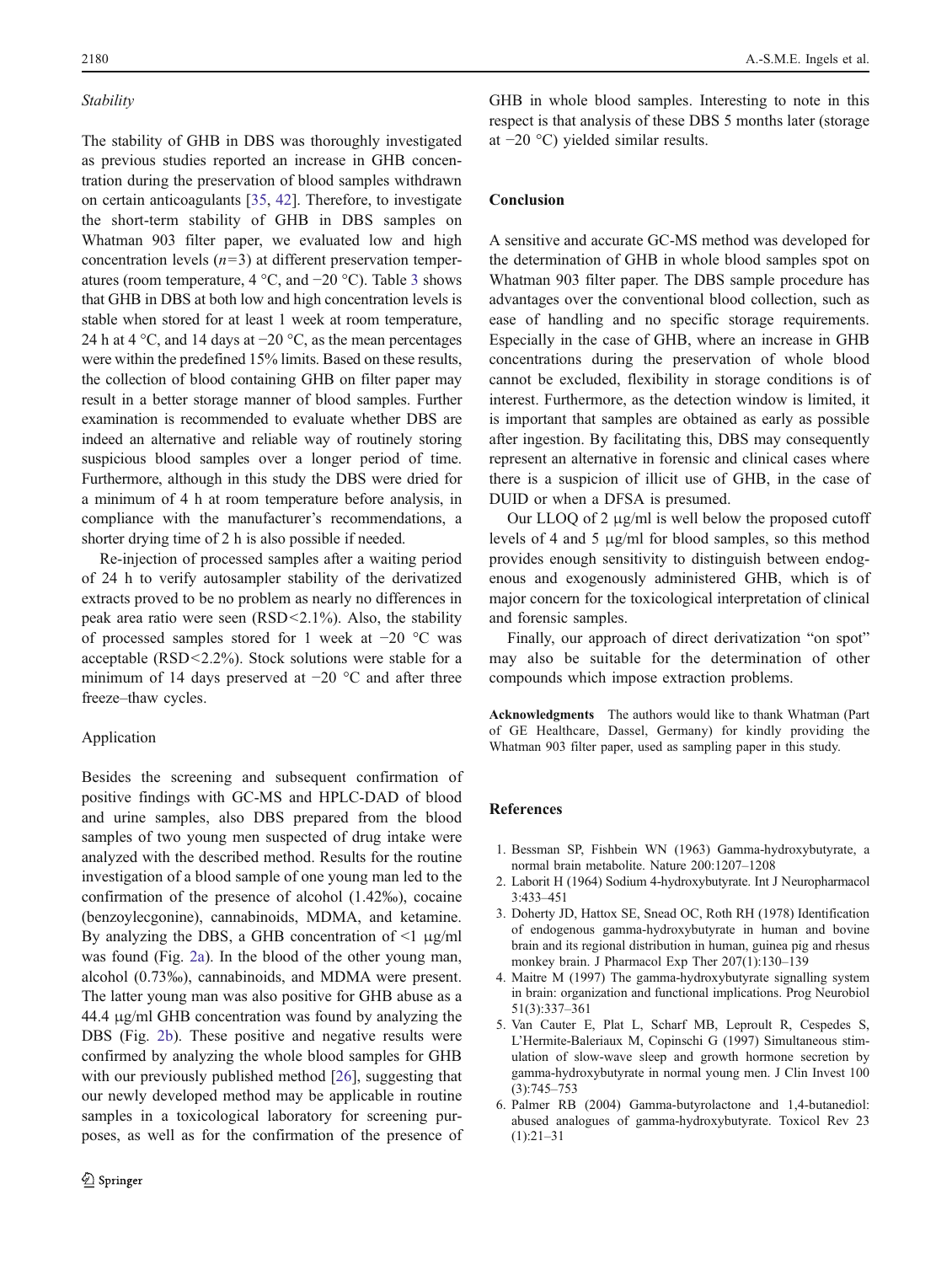- <span id="page-8-0"></span>7. Galloway GP, Frederick-Osborne SL, Seymour R, Contini SE, Smith DE (2000) Abuse and therapeutic potential of gammahydroxybutyric acid. Alcohol 20(3):263–269
- 8. Fuller DE, Hornfeldt CS, Kelloway JS, Stahl PJ, Anderson TF (2004) The xyrem risk management program. Drug Saf 27 (5):293–306
- 9. Robinson DM, Keating GM (2007) Sodium oxybate: a review of its use in the management of narcolepsy. CNS Drugs 21(4):337–354
- 10. Caputo F, Vignoli T, Maremmani I, Bernardi M, Zoli G (2009) Gamma hydroxybutyric acid (GHB) for the treatment of alcohol dependence: a review. Int J Environ Res Public Health 6(6):1917– 1929
- 11. Carter LP, Pardi D, Gorsline J, Griffiths RR (2009) Illicit gammahydroxybutyrate (GHB) and pharmaceutical sodium oxybate (xyrem): differences in characteristics and misuse. Drug Alcohol Depend 104(1–2):1–10
- 12. ElSohly MA, Salamone SJ (1999) Prevalence of drugs used in cases of alleged sexual assault. J Anal Toxicol 23(3):141–146
- 13. Jones AW, Kugelberg FC, Holmgren A, Ahlner J (2008) Occurrence of ethanol and other drugs in blood and urine specimens from female victims of alleged sexual assault. Forensic Sci Int 181(1–3):40–46
- 14. Koesters SC, Rogers PD, Rajasingham CR (2002) MDMA ('ecstasy') and other 'club drugs'. The new epidemic. Pediatr Clin North Am 49(2):415–433
- 15. Sumnall HR, Woolfall K, Edwards S, Cole JC, Beynon CM (2008) Use, function, and subjective experiences of gammahydroxybutyrate (GHB). Drug Alcohol Depend 92(1–3):286–290
- 16. Miotto K, Darakjian J, Basch J, Murray S, Zogg J, Rawson R (2001) Gamma-hydroxybutyric acid: patterns of use, effects and withdrawal. Am J Addict 10(3):232–241
- 17. Snead OC 3rd, Gibson KM (2005) Gamma-hydroxybutyric acid. N Engl J Med 352(26):2721–2732
- 18. Abanades S, Farre M, Segura M, Pichini S, Barral D, Pacifici R, Pellegrini M, Fonseca F, Langohr K, De La Torre R (2006) Gamma-hydroxybutyrate (GHB) in humans: pharmacodynamics and pharmacokinetics. Ann NY Acad Sci 1074:559–576
- 19. Chin RL, Sporer KA, Cullison B, Dyer JE, Wu TD (1998) Clinical course of gamma-hydroxybutyrate overdose. Ann Emerg Med 31(6):716–722
- 20. Ingels M, Rangan C, Bellezzo J, Clark RF (2000) Coma and respiratory depression following the ingestion of ghb and its precursors: three cases. J Emerg Med 19(1):47–50
- 21. Bosman IJ, Lusthof KJ (2003) Forensic cases involving the use of GHB in the netherlands. Forensic Sci Int 133(1–2):17–21
- 22. Kintz P, Villain M, Pelissier AL, Cirimele V, Leonetti G (2005) Unusually high concentrations in a fatal GHB case. J Anal Toxicol 29(6):582–585
- 23. Andresen H, Stimpfl T, Sprys N, Schnitgerhans T, Muller A (2008) Liquid ecstasy—a significant drug problem. Dtsch Arztebl Int 105(36):599–603
- 24. Elliott SP (2004) Nonfatal instances of intoxication with gammahydroxybutyrate in the United Kingdom. Ther Drug Monit 26  $(4):432-440$
- 25. Morris-Kukoski CL (2004) Gamma-hydroxybutyrate: bridging the clinical–analytical gap. Toxicol Rev 23(1):33–43
- 26. Van Hee P, Neels H, De Doncker M, Vrydags N, Schatteman K, Uyttenbroeck W, Hamers N, Himpe D, Lambert W (2004) Analysis of gamma-hydroxybutyric acid, DL-lactic acid, glycolic acid, ethylene glycol and other glycols in body fluids by a direct injection gas chromatography–mass spectrometry assay for wide use. Clin Chem Lab Med 42(11):1341–1345
- 27. Sabucedo AJ, Furton KG (2004) Extractionless GC/MS analysis of gamma-hydroxybutyrate and gamma-butyrolactone with trifluoroacetic anhydride and heptafluoro-1-butanol from aqueous samples. J Sep Sci 27(9):703–709
- 28. Wood M, Laloup M, Samyn N, Morris MR, de Bruijn EA, Maes RA, Young MS, Maes V, De Boeck G (2004) Simultaneous analysis of gamma-hydroxybutyric acid and its precursors in urine using liquid chromatography–tandem mass spectrometry. J Chromatogr A 1056(1–2):83–90
- 29. Zacharis CK, Raikos N, Giouvalakis N, Tsoukali-Papadopoulou H, Theodoridis GA (2008) A new method for the hplc determination of gamma-hydroxybutyric acid (GHB) following derivatization with a coumarin analogue and fluorescence detection: application in the analysis of biological fluids. Talanta 75 (2):356–361
- 30. Gong XY, Kuban P, Scholer A, Hauser PC (2008) Determination of gamma-hydroxybutyric acid in clinical samples using capillary electrophoresis with contactless conductivity detection. J Chromatogr A 1213(1):100–104
- 31. Brown SD, Rhodes DJ, Pritchard BJ (2007) A validated SPME-GC-MS method for simultaneous quantification of club drugs in human urine. Forensic Sci Int 171(2–3):142–150
- 32. Lenz D, Kroner L, Rothschild MA (2009) Determination of gamma-hydroxybutyric acid in serum and urine by headspace solid-phase dynamic extraction combined with gas chromatography– positive chemical ionization mass spectrometry. J Chromatogr A 1216(18):4090–4096
- 33. LeBeau MA, Christenson RH, Levine B, Darwin WD, Huestis MA (2002) Intra- and interindividual variations in urinary concentrations of endogenous gamma-hydroxybutyrate. J Anal Toxicol 26(6):340–346
- 34. Elian AA (2002) Determination of endogenous gammahydroxybutyric acid (GHB) levels in antemortem urine and blood. Forensic Sci Int 128(3):120–122
- 35. Shima N, Miki A, Kamata T, Katagi M, Tsuchihashi H (2005) Endogenous level and in vitro production of GHB in blood from healthy humans, and the interpretation of GHB levels detected in antemortem blood samples. J Health Sci 51(2):147–154
- 36. Andresen H, Sprys N, Schmoldt A, Mueller A, Iwersen-Bergmann S (2010) Gamma-hydroxybutyrate in urine and serum: additional data supporting current cut-off recommendations. Forensic Sci Int 200(1–3):93–99
- 37. McDade TW, Williams S, Snodgrass JJ (2007) What a drop can do: dried blood spots as a minimally invasive method for integrating biomarkers into population-based research. Demography 44(4):899–925
- 38. Edelbroek PM, van der Heijden J, Stolk LM (2009) Dried blood spot methods in therapeutic drug monitoring: methods, assays, and pitfalls. Ther Drug Monit 31(3):327–336
- 39. Lejeune D, Souletie I, Houze S, Le Bricon T, Le Bras J, Gourmel B, Houze P (2007) Simultaneous determination of monodesethylchloroquine, chloroquine, cycloguanil and proguanil on dried blood spots by reverse-phase liquid chromatography. J Pharm Biomed Anal 43(3):1106–1115
- 40. Meesters RJ, van Kampen JJ, Reedijk ML, Scheuer RD, Dekker LJ, Burger DM, Hartwig NG, Osterhaus AD, Luider TM, Gruters RA (2010) Ultrafast and high-throughput mass spectrometric assay for therapeutic drug monitoring of antiretroviral drugs in pediatric HIV-1 infection applying dried blood spots. Anal Bioanal Chem 398(1):319–328
- 41. Jones AW, Holmgren A, Kugelberg FC (2008) Driving under the influence of gamma-hydroxybutyrate (GHB). Forensic Sci Med Pathol 4(4):205–211
- 42. Berankova K, Mutnanska K, Balikova M (2006) Gammahydroxybutyric acid stability and formation in blood and urine. Forensic Sci Int 161(2–3):158–162
- 43. Peters FT, Drummer OH, Musshoff F (2007) Validation of new methods. Forensic Sci Int 165(2–3):216–224
- 44. Guidance for industry, bioanalytical method validation (2001) U.S. Department of Health and Human Services, Food and Drug